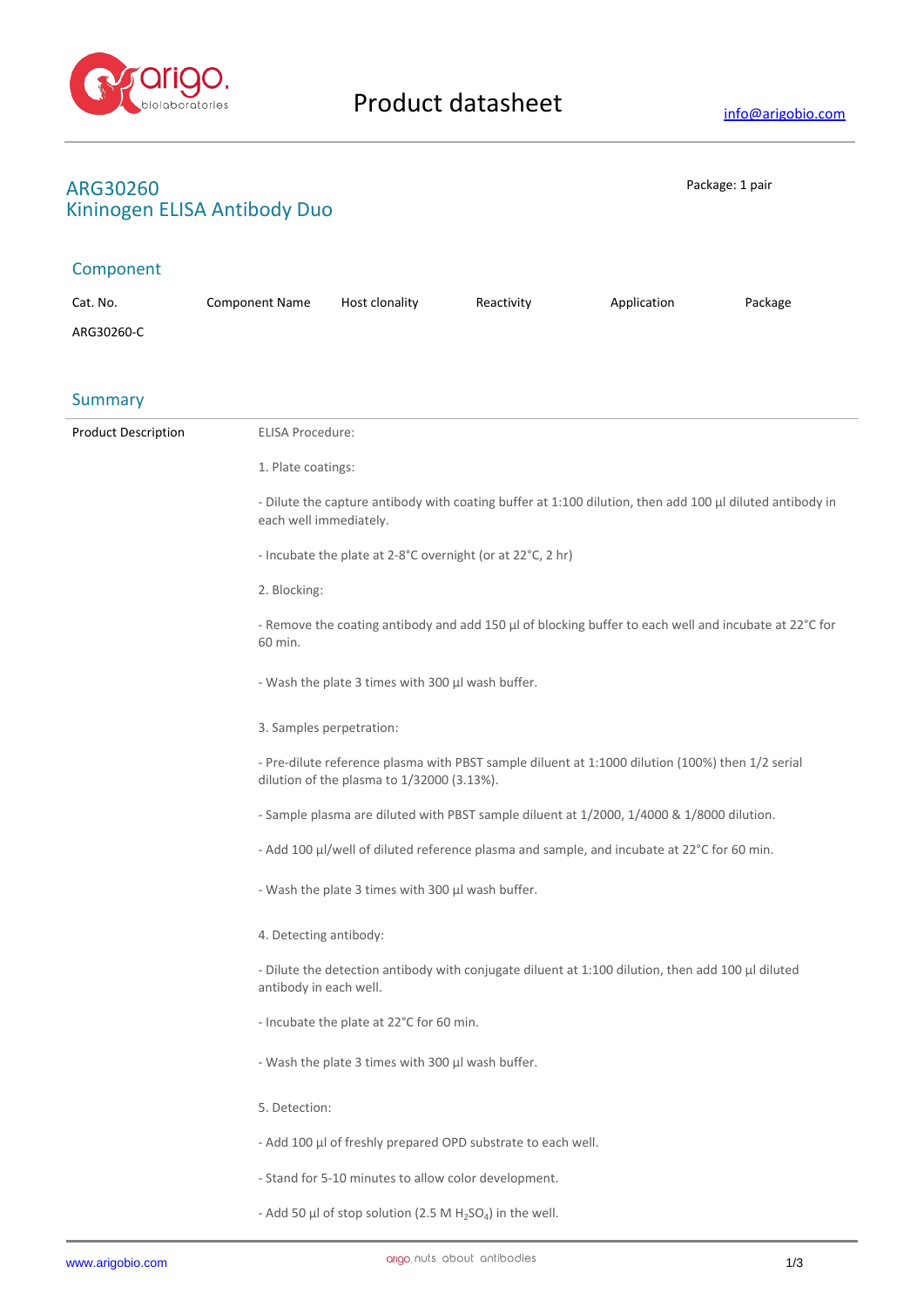- Read the plate at 490 nm wavelength.